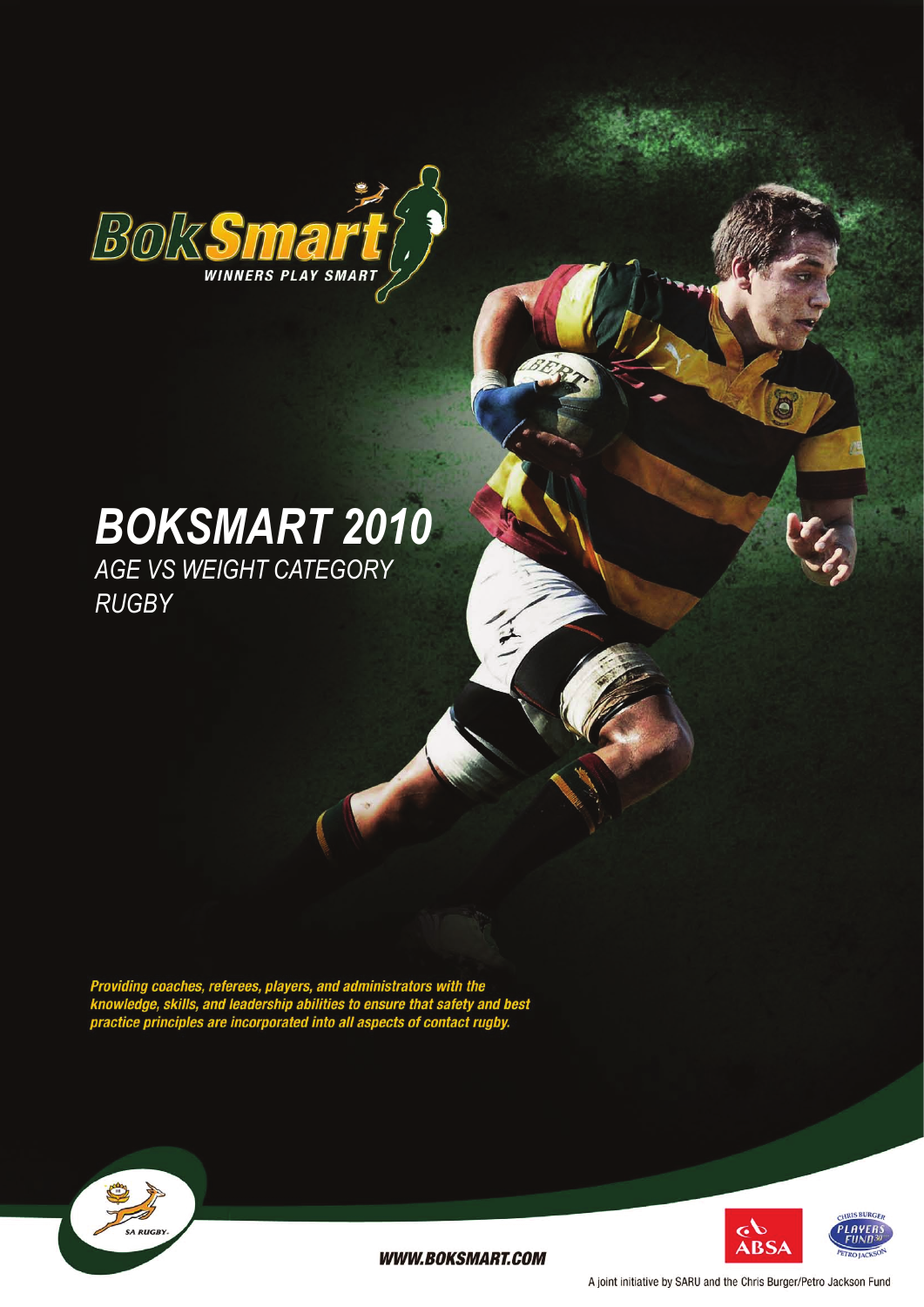# *AGE-GROUP VS. WEIGHT GROUP RUGBY*

#### *Professor Mike Lambert*

*Jared Forbes* 

## *James Brown*

MRC/UCT Research Unit for Exercise Science and Sports Medicine, Department of Human Biology, University of Cape Town

## **Contact details:**

Professor Mike Lambert, P.O. Box 115, Newlands,7725, 021-650 4558 Mike.Lambert@uct.ac.za

### **Authors Biography**

Mike Lambert is the Editor-in-chief of the South African Journal of Sports Medicine and a Professor in the MRC/UCT Research Unit for Exercise Science and Sports Medicine, University of Cape Town.

James Brown has recently completed his Masters Degree in Exercise Science at the MRC/UCT Research Unit for Exercise Science and Sports Medicine, University of Cape Town. He has applied to investigate the efficacy of the BokSmart programme as part of research towards his PhD in the same field.

Jared Forbes has a Masters Degree in Research Psychology from the University of KwaZulu-Natal and is currently a research assistant in the MRC/UCT Research Unit for Exercise Science and Sports Medicine, University of Cape Town.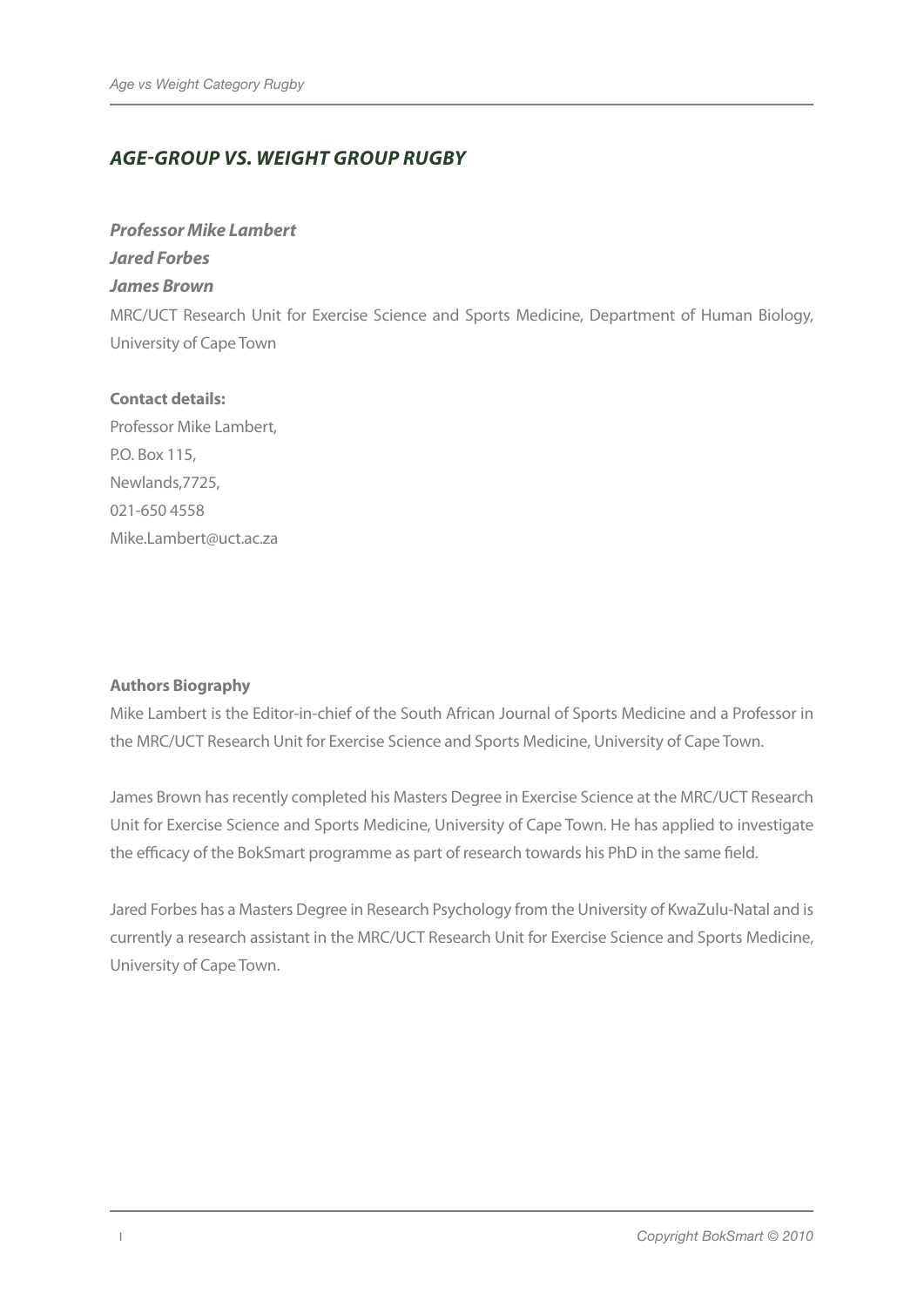# *INTRODUCTION*

The increased competitiveness of schoolboy rugby has resulted in the players becoming bigger and stronger. For example, the average body mass of players at Craven Week has increased by 10 kg (6.6%) since 1968<sup>14</sup>. This increase in body mass can be attributed to resistance training. Indeed, the players at Craven Week who engage in resistance training are on average about 8 kg heavier than the players that do not do any resistance training<sup>8</sup>. Furthermore, the average bodyweight of the boys that are selected for the South African Schools team at the end of the Craven Week tournament is also about 8 kg heavier than the average weight of the boys who do not make the team<sup>8</sup>. It is clear that the heavier players have a competitive advantage, or from another perspective, one can argue that the smaller players are at a disadvantage when it comes to being selected for high-level teams.

Another factor which accounts for varying sizes amongst players of the same age is the different rates of development, particularly the onset of puberty. This has been discussed in more detail in another paper13. The main points arising from this paper were:

- schoolboy rugby players are becoming bigger and stronger
- the size difference between the elite and average adolescent player is also increasing
- late developers may be lost to the game if they are not properly managed
- the disparity in body size before, during and after puberty may increase the risk of injury

These findings result in two possible scenarios for smaller players. Firstly, the smaller, talented players will choose sports in which they can express their talent and not be limited by their lack of size, as would be the case in rugby. This option would result in much talent being lost to rugby. Some players in this group may be late developers, who possess superior skills associated with success in rugby. However, despite possessing skills, these players may be overlooked because of their lack of size at the junior level. If these players are not managed appropriately, their superior skills may not ever have an opportunity to manifest and develop fully. The second scenario is that the smaller players may choose to play rugby but will always be at an increased risk of injury because they will be playing against boys who are bigger and stronger. This raises questions about whether the game needs to be managed differently to cater for these smaller players, particularly during the pre-pubertal years where most of the variation in size exists $13$ .

There are two possible management strategies which can be considered: either the laws of the game are changed to minimise the impact of varying size during the junior years, or the matches are played with the teams defined by weight group rather than by age group. The goal of having weight, rather than age, categories, at the junior level would be to narrow the size difference which exists in junior players, and provide more opportunities for smaller players to excel. Ostensibly this would provide a better environment for skills development and reduce the risk of injury. An argument for weight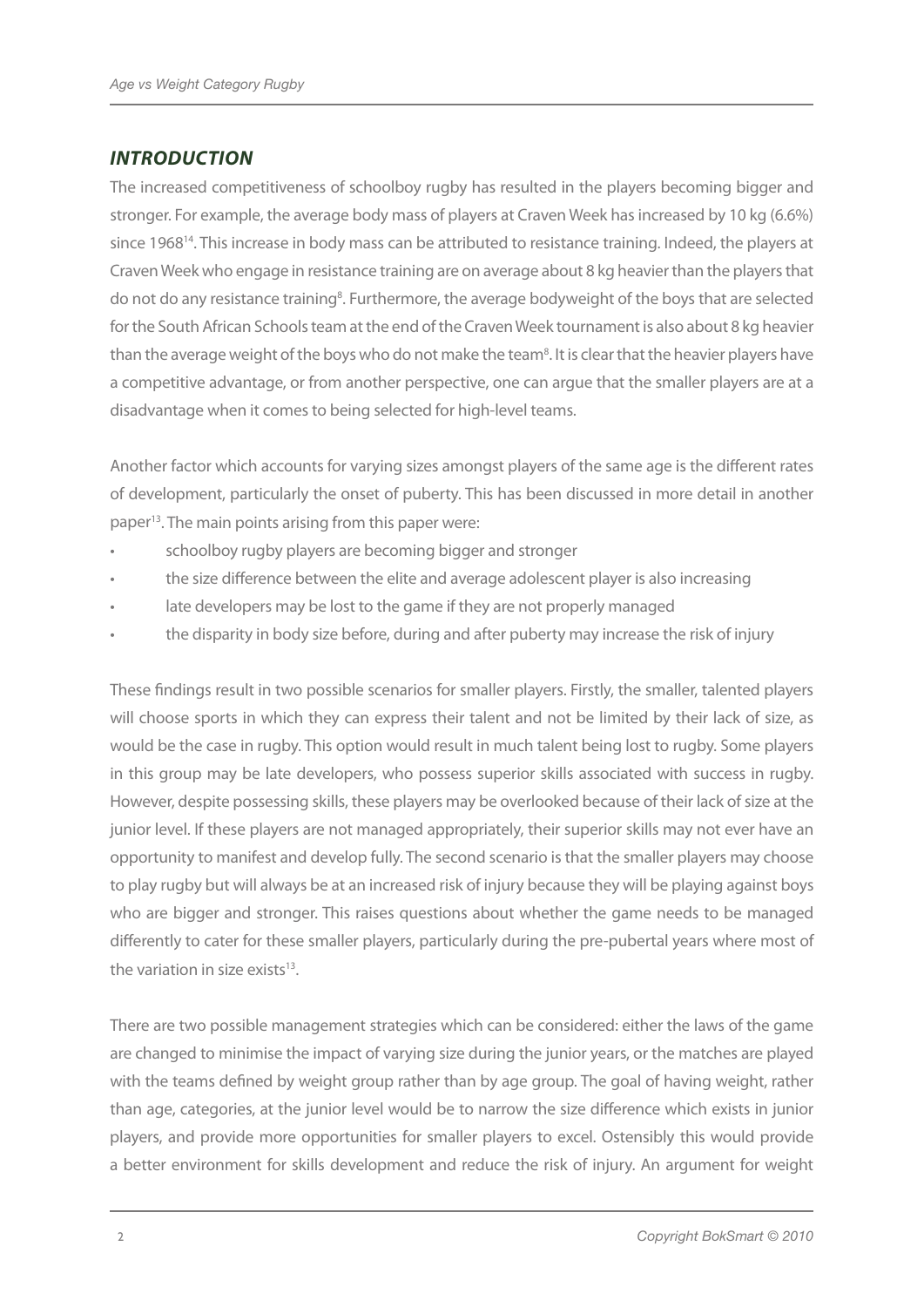categories has been made before, with a suggestion that there should be an introduction of lightweight competition at the international level, including a lightweight rugby World Cup19. This approach would allow countries with smaller people an opportunity to compete equally.

On the negative side, weight categories would detract from the "spirit of the game", which promotes and encourages different sizes and skills for the various playing positions. Therefore the answer to the question of whether rugby should be played according to weight groups at junior level is not a simple one. To provide an evidence-based answer to this question it is necessary to examine the pros and cons of junior rugby played according to either age group or weight group. This evidence needs to be considered according to the risk of injury, physical fitness, skill and cognitive development. Each of these aspects is an important part of the debate and needs to be considered carefully before an evidence-based opinion can be made. The long-term talent models<sup>29</sup> that other top rugby-playing countries (Australia and New Zealand) have adopted for their youth will also be discussed. Finally, recommendations pertaining to the South African situation will be made based on the available evidence.

# *ASPECTS OF MATURITY IN CHILDREN WITH INCREASING AGE*

For the purpose of this discussion maturity can be considered based on physical, motor and cognitive functions. A good player needs to be well developed for his age in all these categories – a deficiency in any category will result in impaired performances. If the player does not have an intuitive coach this will result in lower self-esteem, lower self-confidence and may lead to the player stopping playing rugby or moving to another sport which caters for his physical and psychological needs. The next section will discuss research applicable to physical, motor and cognitive development in the context of maturity of rugby players.

### *Physical development*

The increase in height and mass of South African schoolboys with increasing age (6 to 14 years) is shown in Figure 1. As expected, their body mass and height increased consistently through their developing years up to puberty<sup>5</sup>. The variation in height and mass at each age group is clearly shown by the spread of values around each data point (expressed as standard deviations in Figure 1). For example, a large 10-year-old may have a similar body mass to an average-sized 13-year-old, or a large ten-year old may be more than 20 kg heavy heavier than a smaller boy from the same age group.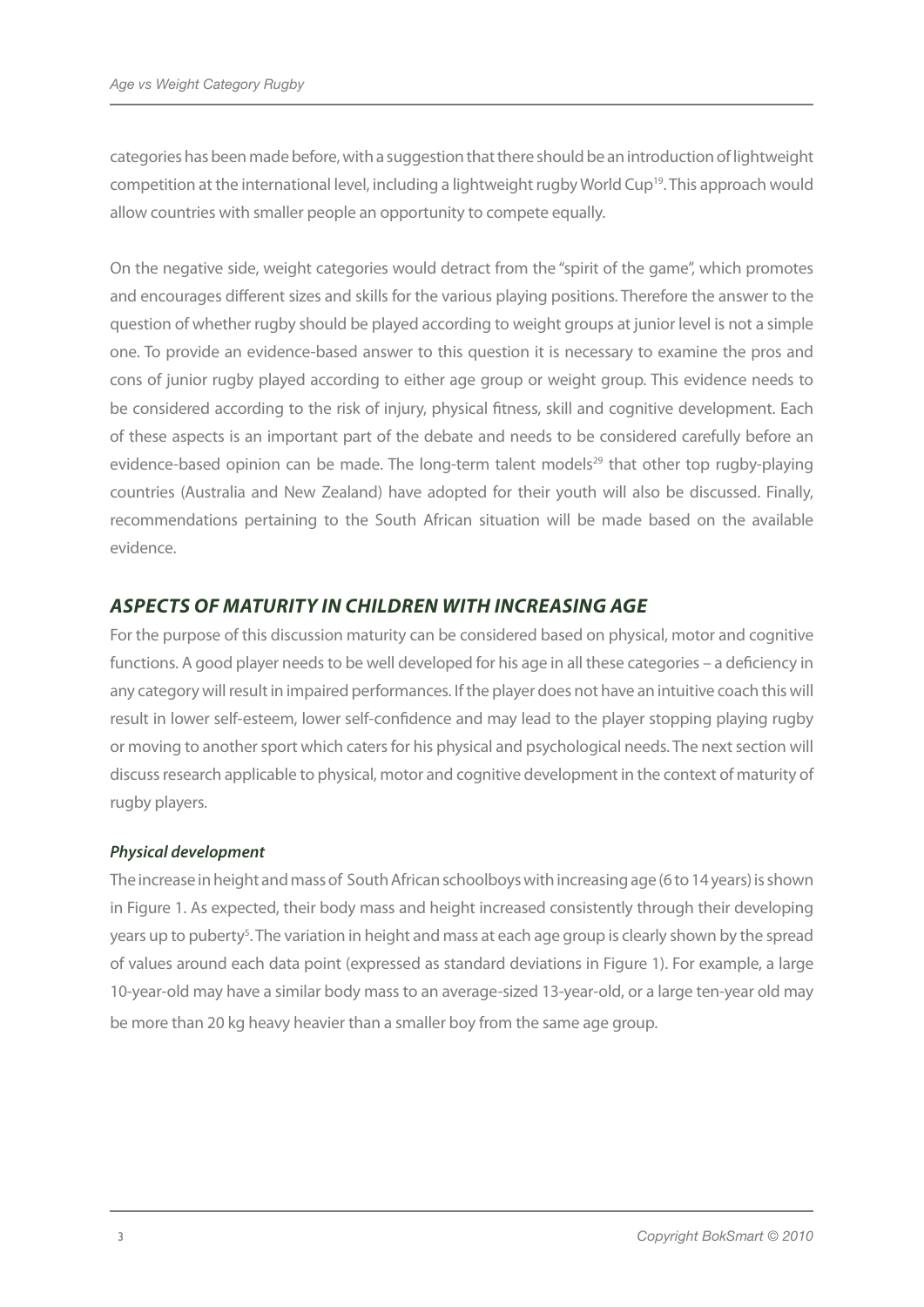

# **Figure 1: Height (cm) and body mass (kg) of South African schoolboys (n = 5611). The data are expressed as mean ± standard deviation**

With rugby competition at school in South Africa being defined by age group, it is quite common to see boys with these large differences in mass and height competing against one another. These differences are at their greatest during the pre-pubertal, pubertal and post-pubertal period, which spans about 5 years (14 to 19 years). It is clear the players who mature earlier are at a distinct advantage, particularly in a sport such as rugby which is dependent on size. Indeed, it has also been shown in other sports, such as soccer, that elite adolescent players were mostly early maturers, and that late maturers were either relegated to lower teams or migrated to other sports<sup>17</sup>. A simple interpretation of this data is that it is more appropriate to define competition according to weight categories; however, this view needs to be considered in the presence of other evidence, to be discussed next.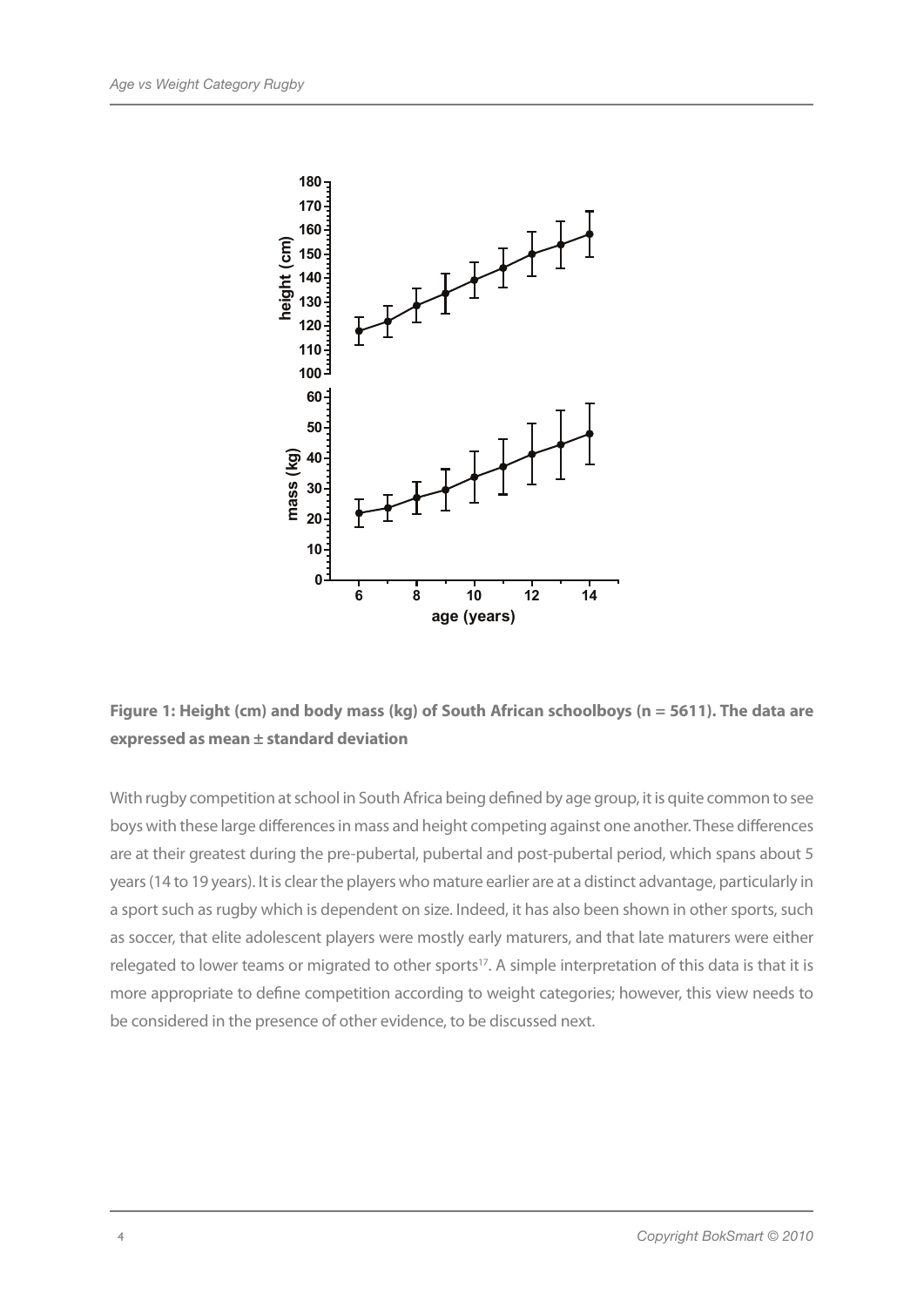#### *Motor development*

A meta-analysis study examined motor performance through childhood and adolescence<sup>28.</sup> Of the 20 tasks evaluating motor performance in this study, 12 tasks were significantly different when examined according to age and gender. In the context of the age vs mass debate we are not so concerned with gender differences; however the findings of this study have some important implications. For example, the physical differences between males and females after puberty (i.e. increased size and strength of boys), results in males being dominant in certain motor skills. However, despite females being more physically and psychologically developed than males prior to puberty, this is not translated into better performances in the motor skills tests – this may be attributed to the way in which males and females are socialised. With regards to age differences in motor development, the authors suggest that six tasks (i.e. the dash, long jump, sit-ups, grip strength, shuttle run and vertical jump) reflect biological development related to post-puberty changes<sup>28</sup>.

Similarly, another study showed there was an increase in all motor abilities from late childhood into late adolescence<sup>16</sup>. This increase in physical ability is due, in part, to the development of fine-motor skills (making their movement more refined) and large muscle activities which they improve as their muscles become bigger and stronger<sup>25</sup>. This allows them to run faster, jump higher, and throw further. This is also true for eye-hand coordination and reaction time, which improves with age. Although it was not discussed in these studies, it is reasonable to assume that there will be meaningful variation around the average score for each of these variable as there was with body size. It may also be assumed that a male, who is heavy for his age, may not necessarily have superior motor skills for his specific age group.

A study of U13, U16, U18 and U19 rugby players profiled the physical and motor components of these players<sup>30</sup>. The main findings were: at the U13 level the forwards had more anthropometric differences (i.e. body mass, height, various skin folds, body-fat percentage, arm girth, calf girth) than the backline players. Furthermore, the halves possessed the greatest rugby-specific skills (i.e. ground skills, sidesteps, passing distance and accuracy, catching while running and kicking distance) and the backline players performed best in the physical and motor components compared to other positions. At the U16 level there were few differences in terms of anthropometric components but within the rugby-specific skills there were many differences between the backline and forwards. At the U18 level there were more differences in the anthropometric components in the forwards than in the backline. There were few differences in playing positions and physical and motor components. At the U19 level the forwards had more anthropometric differences than the backline players, and there were few differences in the rugby-specific skills between positions. In summary, this study suggests that the rate of development of body size and rugby-specific skills with increasing age are dissociated and this should be considered in the mass vs age category debate. The next section will consider the cognitive development of prepubescent children and the implications thereof.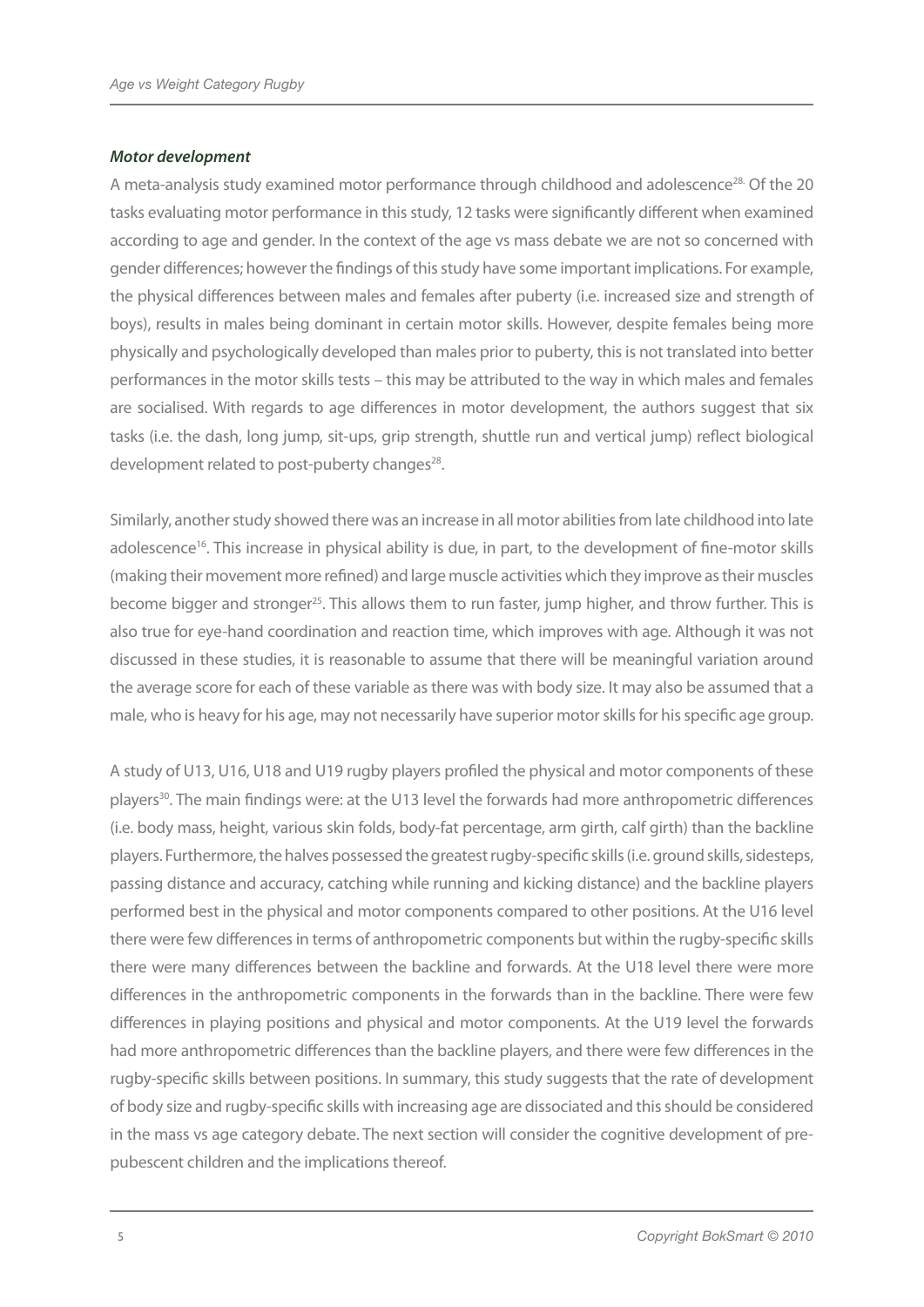#### *Cognitive development*

There are four stages of cognitive development which occur as the child gets older<sup>25</sup>. All children go through these stages in the same order. The order cannot be bypassed as each stage is dependent on previous knowledge. The first stage is the sensorimotor stage, which occurs from birth to the age of two years. During this stage, infants combine the use of their senses and motor skills in getting to know their environment. The second stage is the preoperational stage which occurs from the age of two until the age of seven years. During this stage children have an increase in the use of images and words to represent their world. The third stage is the concrete-operational stage which occurs between the ages of seven and eleven years. This is where the child acquires cognitive operations which allows him/her to think more logically about how they experience the world and the things going on around them. The formal-operational stage is where the child acquires the skills to be able to think hypothetically and creatively.

A cross sectional study, which examined age-related differences in a range of cognitive abilities, showed a steep increase in development over childhood, a slower rate over teenage years, continuing into adulthood, followed by a decline into old age<sup>23.</sup> A study on the development of the brain showed that there were age-related increases in white matter density in fibre tracts constituting putative corticospinal and frontotemporal pathways – differences were evident between children and adolescents suggesting gradual maturation of fibre pathways during late childhood and adolescence, presumably supporting motor and speech functions<sup>20</sup>. Indeed, a study using MRI showed that the brain is still developing in the third decade of life<sup>10</sup>. In summary these studies are important because they show that cognitive ability improves with age and that brains continue to grow and develop through adolescence and into adulthood. Therefore, returning to the debate of age group vs weight group, it is clear that development factors other than just body size need to be considered in providing a fair competitive environment. Competition between players with mismatched size may be just as unfair as competition between players with mismatched cognitive development.

Other psychological 'spill-over' from the motor and cognitive development are discussed below. A study found that boys and girls had delayed growth in height, rather than in weight or skeletal age when their socioeconomic status was considered<sup>6</sup>. These growth delays may be attributed to undernutrition as this is a factor which is linked to the socioeconomic status of the child. The authors also suggested that there was an association between physical and cognitive growth status. Therefore there is a good likelihood that a physically stunted child will also be psychologically stunted. Perceptions among peers is another important factor, with the age of puberty influencing how adolescent males are viewed by their peers. Early maturers are viewed more favourably than later maturers, while latematuring boys are more attention-seeking and may also be more impulsive<sup>11</sup>. Therefore, the time when a boy reaches puberty may affect his inter-group relations as well as intra-psychological factors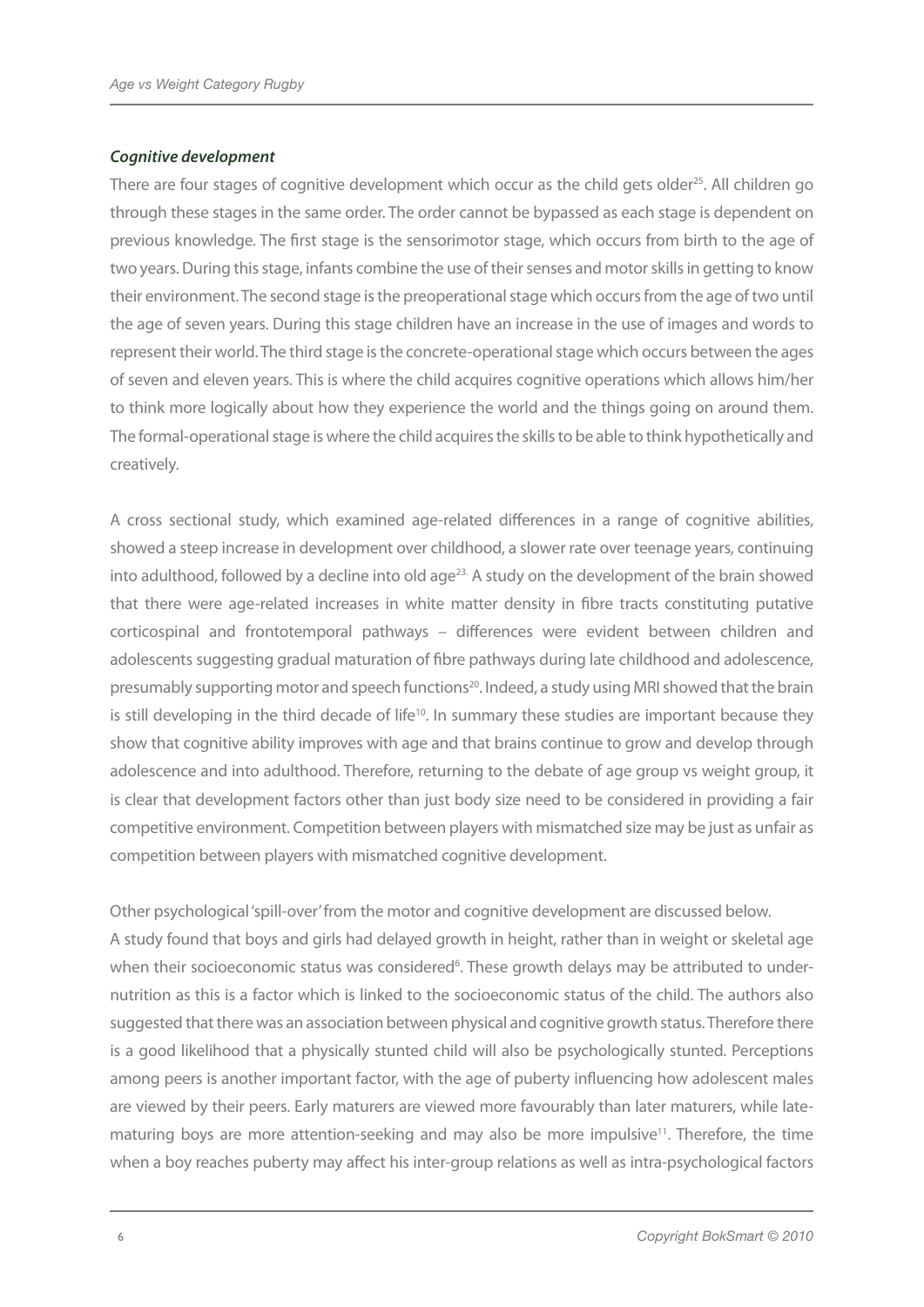such as self-esteem and self-confidence. This may also have a bearing on his psychological maturity. This is supported by a more recent study which showed that gross motor ability affected perceived athletic competence<sup>21</sup>. This study also showed that perceived athletic competence was an important determinant of self-worth.

In summary, making children with large differences in cognitive development compete against one another may result in similar problems which occur when children with differences in body size are allowed to compete. The next section will consider the relationship between variations in body size and risk of injury.

# *ASSOCIATION BETWEEN INJURIES AND SIZE*

Whilst a mismatch in size may be interpreted as unfair competition, this has also been implicated as a risk factor for injury<sup>26;27</sup>. As a consequence of the potential problems of having various body sizes participating against one another in the same age group, two prominent investigators of rugby injury in South Africa have previously suggested the introduction of weight categories to Rugby Union. Scher<sup>24</sup> based his views as a measure to reduce injury, while Noakes<sup>19</sup> made this recommendation as a means to reduce the disproportionate contribution of size and weight to success in rugby.

However, it would be difficult to directly investigate mismatches in body size as a risk factor injury in rugby. A conclusion that body mass is a risk factor for injury may be confounded by the fact that age has also been implicated as a risk factor for injury<sup>7;9;15</sup> and as shown in Figure 1, body mass increases with age. A study of rugby across all age groups in New Zealand<sup>22</sup> concluded that a larger body mass or body massindex was a greater risk factor of general injury; however these findings were not replicated in American Football school (junior) athletes<sup>12</sup>. Therefore, while a mismatch in weight, particularly in the front row<sup>26;27</sup>, has been retrospectively attributed to some serious injuries in rugby, body size per se has not been clearly shown to be a risk factor for injury.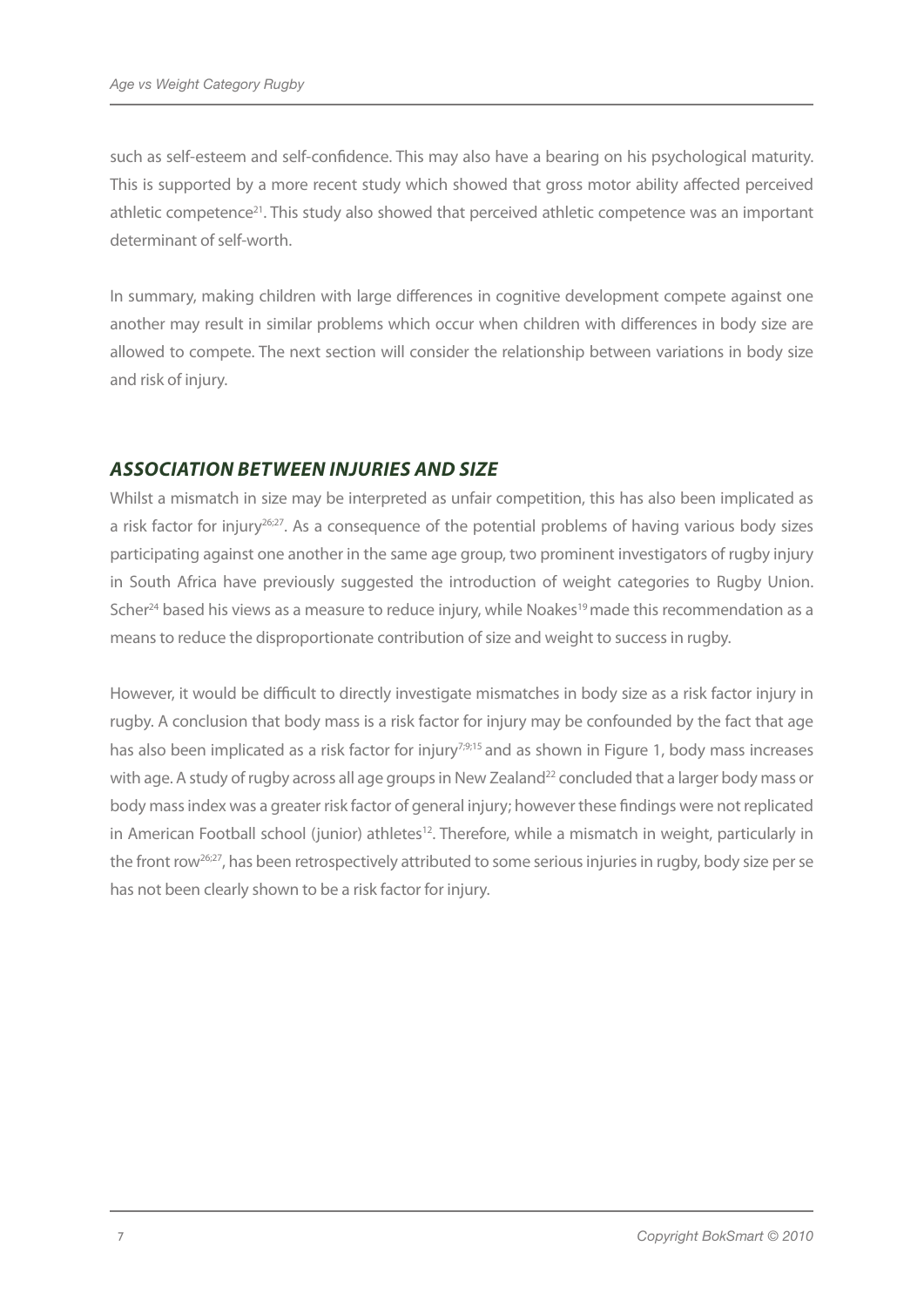# *MODELS OF YOUTH RUGBY MANAGEMENT IN AUSTRALIA AND NEW ZEALAND*

Australia and New Zealand have approached the problem of youth player development differently to the way the youth are managed in South Africa. This can probably be attributed to the fact that South Africa has over nine times the number of pre-teen players compared to Australia, and nearly four times as many as occur in New Zealand (Table 1).

**Table 1**: *The number of registered male players (pre teen, teens and adults) in South Africa, Australia and New Zealand. The (%) represent the numbers as a percentage of the total number of registered male players3 .* 

| <b>AGE GROUP</b> | <b>SOUTH AFRICA</b> | <b>AUSTRALIA</b> | <b>NEW ZEALAND</b> |
|------------------|---------------------|------------------|--------------------|
| <b>Pre teens</b> | 239 614 (51%)       | 25 609 (31%)     | 63 924 (49%)       |
| <b>Teens</b>     | 148 779 (31%)       | 20 002 (24%)     | 40 257 (31%)       |
| <b>Senior</b>    | 84 522 (18%)        | 37 179 (45%)     | 27 203 (21%)       |
| <b>Total</b>     | 472915              | 82790            | 131384             |

With the South African model, the number of players decreases systematically with only 18% of the total number of male players being senior players. The pattern of decline is similar in New Zealand, although not as marked. The pattern in Australia is different to both the South African and New Zealand pattern as there is a small decrease in the number of players from pre-teens to teens and then the numbers increase substantially from teens to seniors. The talent development model needs to be considered particularly since South Africa has 2.3 times as many adult players as Australia and 3.1 times as many players compared to New Zealand (Table 1). It may be concluded from these data that there is significant attrition of players with increasing age with the South African model whereas the Australian model seems to be designed to manage and develop the talent far more efficiently. The rate of attrition with increasing age in the New Zealand model is similar to the South African model. A cynical interpretation of the South African data suggests that because there are so many players in South Africa (i.e. 9.4 and 3.7 times as many pre-teen players as occur in Australia and New Zealand respectively; Table 1) the talent does not have to be managed as carefully as does the talent in Australia and New Zealand. With smaller numbers of players, both Australia and New Zealand need to be smarter to ensure that their talent development is more accurate and efficient than the model in South Africa which, by virtue of the large numbers of players, can apply the principle of "survival of the fittest". Whilst this model may suffice in a time where there are an abundance of players, the model will fail if the number of junior players decreases substantially in the future. The Australian and New Zealand models will be summarised below.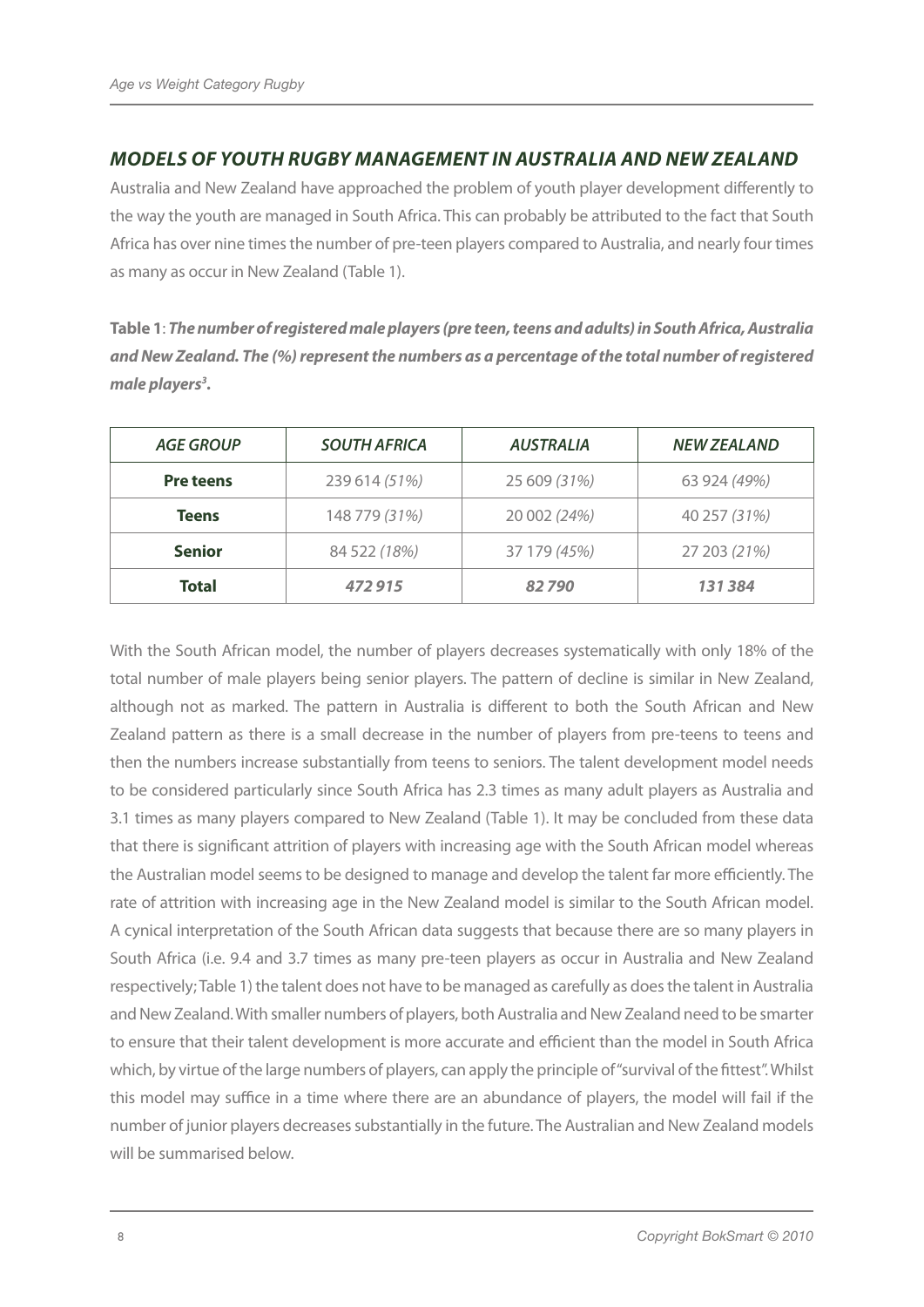#### *Australian*

Modified versions of rugby played at the senior level have been created as part of a junior player pathway development strategy<sup>1</sup>. There are three categories of age groups, each with different rules and adaptations to the game.

- (i) Walla rugby (7-8 years) the game is played on a smaller field, with seven players per team and there is no tackling. The rules are designed to develop the game principles of possession, "go forward" and pressure. The individual skills of passing and receiving, running and evasion, scrumming and line-outs are developed.
- (ii) Mini rugby (9-10 years) the principles of Walla rugby are maintained, but the players are all introduced to the contact aspects of the game. The game is also played on a smaller field with 10 players in each team.
- (iii) Midi rugby (11-12 years) this is the transition into the full game. There are 12 or 15 players on a standard-size field.

From the age of 13 years the players are introduced to the game played under full laws.

The Australian Rugby Union maintains that the junior player pathway provides children with a safe and enjoyable introduction to the skills and practical principles of the game of rugby<sup>1</sup>. The gradual exposure to the skills is appropriate for their age. Physical development, size and body shape is not as important in this form of the game.

#### *New Zealand*

The New Zealand Rugby Union has developed Small Blacks Rugby, which is designed to help players develop their skills as their physical ability develops<sup>4</sup>. The intention is to make the game safe regardless of the player's age, shape or size. At the under-7 level there are 7 players per team and they play on a smaller field with no tackling allowed. At this level they also play Rippa Rugby, which is a safe, noncontact game for boys and girls. This game is designed to improve ball handling and running skills<sup>4</sup>. From 8 to 10 years there are only 10 players per team and this game is also played on a smaller field. They are introduced to tackling, but players are not allowed to fend off a tackle. There is also a rule that if there is total dominance of one team (i.e. 35 points or more at half-time), the coaches consult on a strategy which will even the competition in the second half. From the age of 10 to 13 years they play with 15 players per team on a full-size field and have modified rules (i.e. limited pushing in the scrum, no lifting in the line-outs). This development programme is designed to provide the players with skills so that when they play the full game they are suitably trained<sup>4</sup>.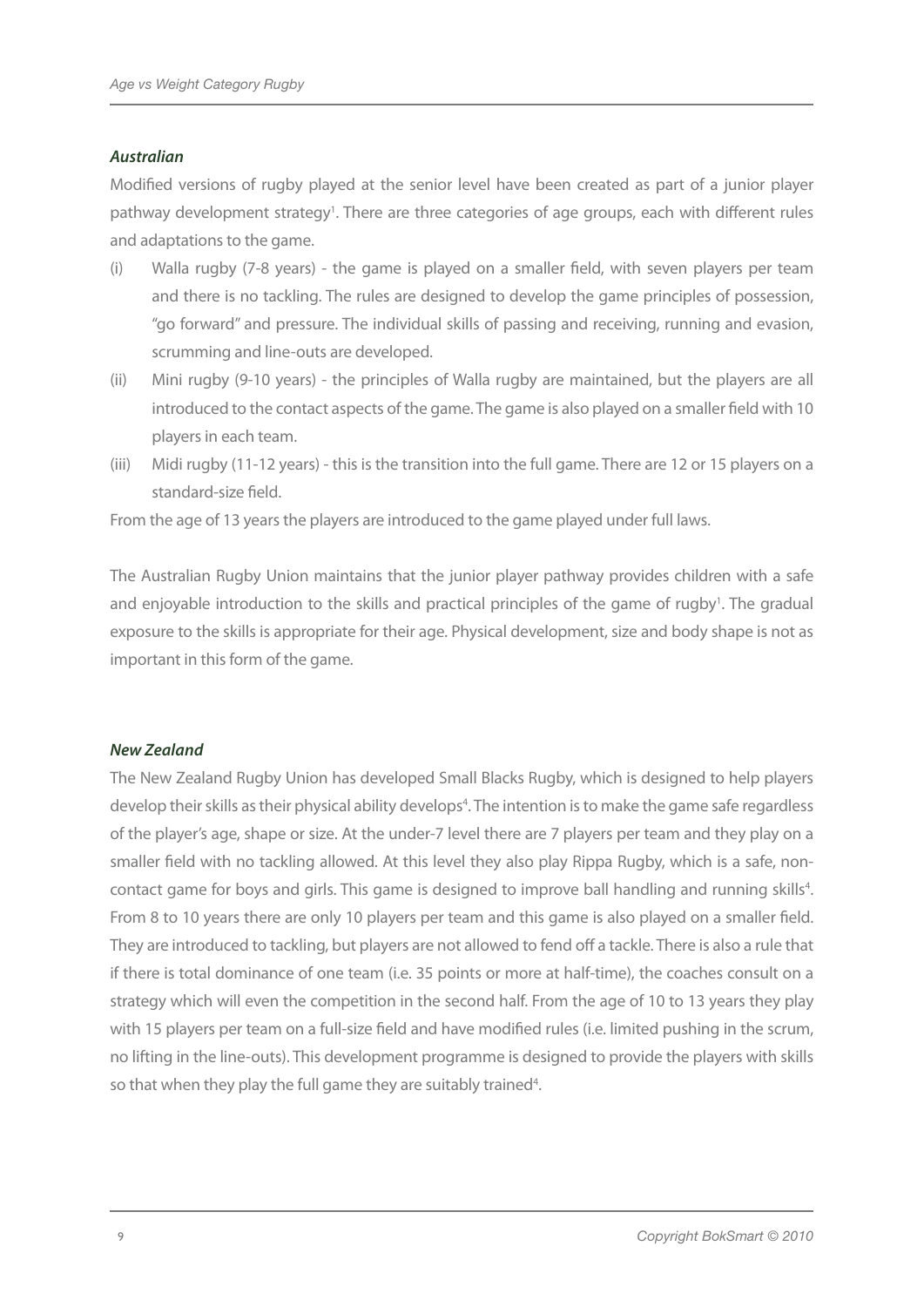There have been reports of representative junior teams with weight class restrictions. For example the Auckland Rugby Union have guidelines that boys in the under-12 restricted grade must weigh no more than 49 kg and in the open grade weigh no more than 74 kg<sup>18</sup>. The heavier boys need to move up to the next grade. Unfortunately, there have been reports that this model has encouraged some boys to go on "crash diets" in order to lose weight so that they can play for the team18.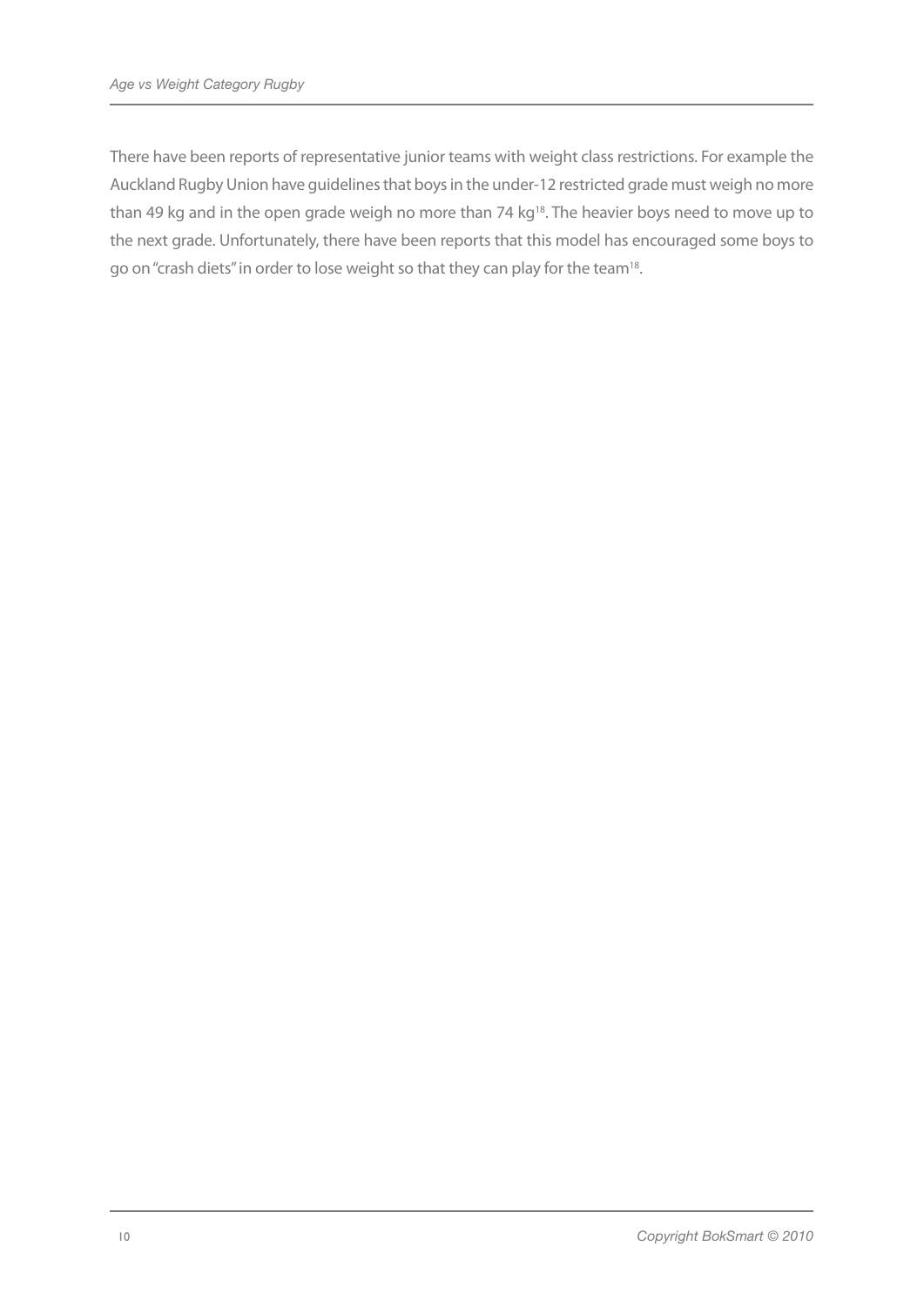### *SUMMARY AND RECOMMENDATIONS*

Ideally, the introduction of weight categories at schoolboy level would allow smaller players the opportunity to excel in the game. This would increase the number of players at schoolboy level, and would, in all likelihood, decrease the attrition which occurs in the present model in South African rugby. This alteration may result in a greater pool of players at a senior level. Weight categories would remove the unfair advantage larger players have over smaller players because of their inherited anthropometric characteristics.

However, there are disadvantages of having weight categories for rugby. Firstly, making young, but heavier boys play with older boys may introduce a new set of problems related to social development and injuries. Also it is unrealistic to think that categorizing only by weight, without taking any other body composition factors into account, may overcome problems. For example, a 50 kg boy with 10% body fat compared to the same size body with 20% body fat is going to be at an advantage because he will have more muscle and therefore be stronger and more powerful than the boy with greater body fat percentage. Secondly, children matched for body mass may not necessarily be matched for psychological, cognitive and skill levels. Therefore, while the competitive advantage may be removed from differences in body sizes, new competitive advantages may be imposed by different levels of these other factors (psychological, cognitive and skill) that are also important in sport. Thirdly, a problem which always accompanies weight categories in sport is that of "making weight" – i.e. crash dieting, saunas and the use of diuretics to meet certain weight requirements. Fourthly, and a more logistical problem against weight categories, is that many schools will not have enough players to make a team if they have to subdivide teams into weight categories.

The best solution to the problem, is to adopt a long-term talent development model<sup>29</sup>, similar to those practised by Australia and New Zealand. These models are dynamic and consider the maturity status and level of development of the young players, with the overall result of being more inclusive for all sizes rather than exclusive for smaller players. This approach will require a major paradigm shift in South Africa, and may take some time to implement. A more pragmatic approach for a short-term solution can be developed by examining guidelines of maximum weights, specific for age groups and playing positions. The guidelines can be drawn from normative data of different age groups and playing positions<sup>2</sup>. For example, in Table 2 the range of weight encompassing approximately 70% of the players in the various age groups for different playing positions are shown. Therefore, a small proportion of players (about 15%) will be above the upper range shown in the table. Whilst it will be difficult to legislate, it can be recommended that changes are made to the team selection, in the "spirit of the game", if a team has several players in the upper 15% when competing against a team with smaller players. Importantly for injury risk reduction, significant body mass mismatches in key playing positions could be avoided using these guidelines.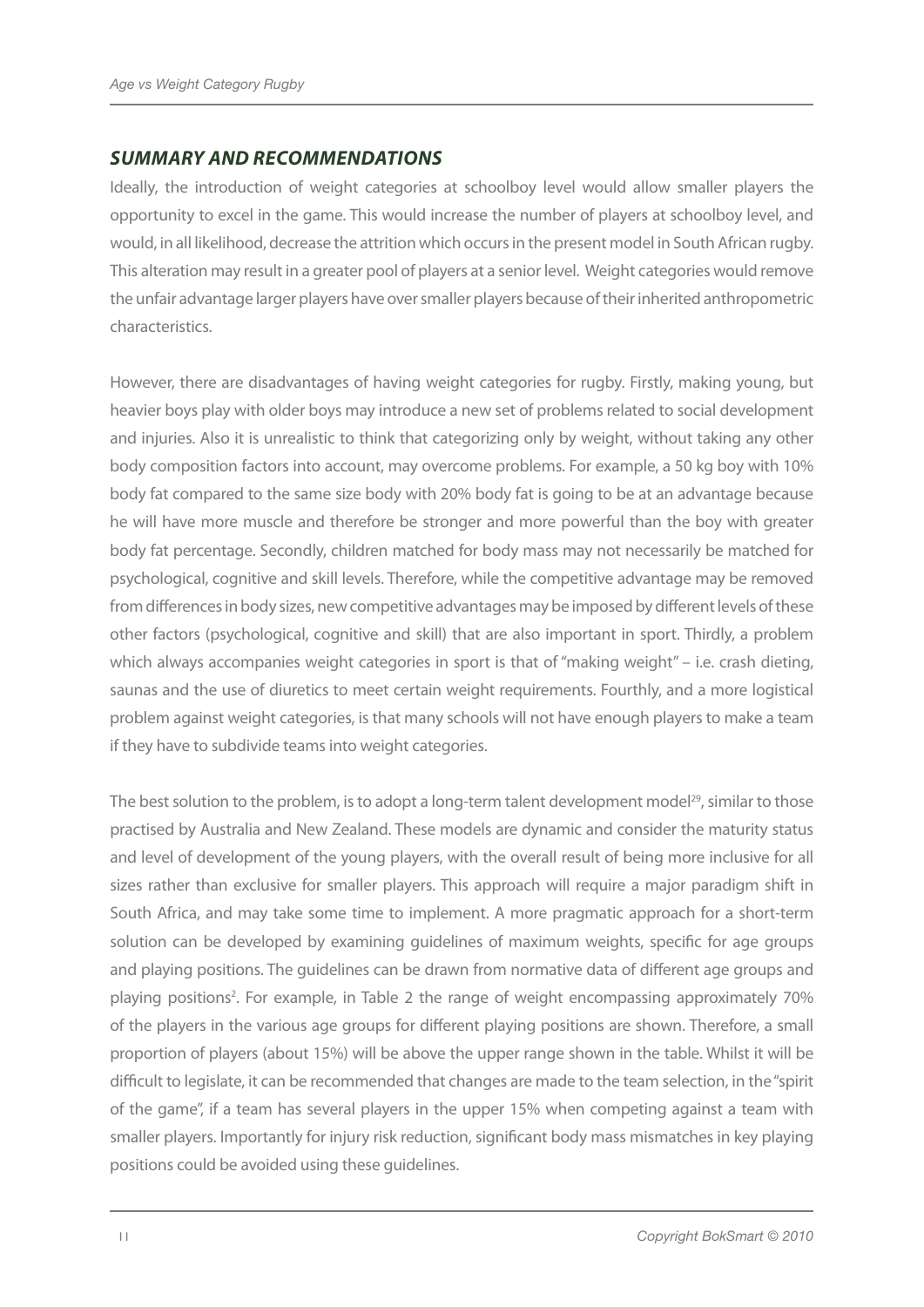|                               | <b>Body mass (kg)</b> |            |            |  |
|-------------------------------|-----------------------|------------|------------|--|
|                               | U12                   | U16        | <b>U18</b> |  |
| <b>Prop</b>                   | $59 - 76$             | $80 - 108$ | $93 - 111$ |  |
| <b>Hooker</b>                 | $53 - 70$             | $73 - 85$  | $88 - 110$ |  |
| <b>Lock</b>                   | $55 - 67$             | 78 - 96    | $87 - 103$ |  |
| <b>Loose forwards</b>         | $52 - 64$             | 74 - 88    | $80 - 95$  |  |
| <b>Fly/scrum half, centre</b> | $41 - 59$             | $57 - 78$  | $68 - 88$  |  |
| <b>Fullback</b>               | $46 - 63$             | $64 - 78$  | $68 - 87$  |  |

*Table 2. The range of body masses (kg) representing approximately 70% of the players in the*  positions of prop and hooker for under 12, 16 and 18 years<sup>2</sup>.

Besides the risk of injury, failure to address the problem of significant body size mismatches in youth rugby in South Africa may result in the maintenance of a player attrition rate that is much larger than that which exists in other major rugby-playing nations. Whilst South Africa has a large pool of players to draw from, and therefore is less affected by the attrition of players, there is no guarantee that this situation will remain the same in the future. If the pool of players decreases, players will need to become a more valued resource and will have to be managed more carefully. In this case, the implementation of a long-term player development model will be crucial. However, it is hoped that is will not take a severe reduction in the rugby-playing population in South Africa to implement such a successful program.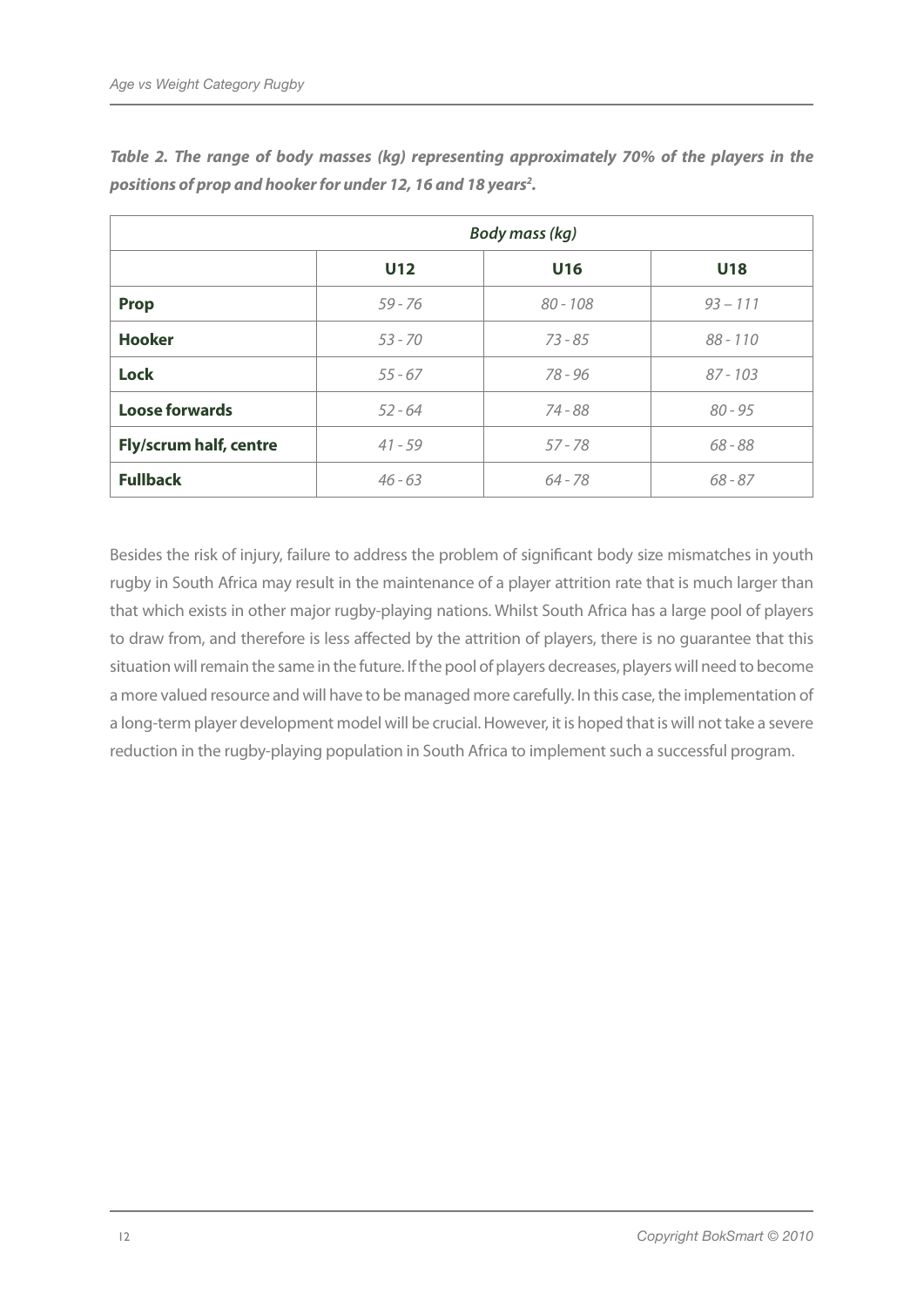# *References*

- 1) Australian Rugby Union. website [ 2010 Available from: URL:www.rugby.com.au/community\_ rugby/playing\_rugby/playing\_rugby\_landing\_page,77260.html
- 2) BokSmart National Rugby safety Programme. website [ 2010 Available from: URL:http://www. sarugby.co.za/boksmart/Default.aspx?contentId=18962
- 3) International Rugby Board. website [ 2010 Available from: URL:http://www.irb.com/
- 4) New Zealand Rugby Union. website [ 2010 Available from: URL:http://www.nzrugby.co.nz/ SmallBlacks/tabid/933/Default.aspx
- 5) ARMSTRONG, M.E., LAMBERT, M.I., SHARWOOD, K.A., AND LAMBERT, E.V. Obesity and overweight in South African primary school children -- the Health of the Nation Study. S Afr Med J 96:439-444. 2006
- 6) BOGIN, B., AND MACVEAN, R.B. The relationship of socioeconomic status and sex to body size, skeletal maturation, and cognitive status of Guatemala City schoolchildren. Child Development 54:115-128. 1983
- 7) BOHU, Y., JULIA, M., BAGATE, C., PEYRIN, J.C., COLONNA, J.P., THOREUX, P., AND PASCAL-MOUSSELLARD, H. Declining incidence of catastrophic cervical spine injuries in French rugby: 1996-2006. Am J Sports Med 37:319-323. 2009
- 8) DURANDT, J. personal communication: Craven week study 2002 -2009. South African rugby, internal report 2010
- 9) GABBETT, T.J. Incidence of injury in junior and senior rugby league players. Sports Med 34:849-859. 2004
- 10) GLUCKMAN, P.D., AND HANSON, M.A. Evolution, development and timing of puberty. Trends in Endocrinology & Metabolism 17:7-12. 2006
- 11) JONES, M.C. Psychological correlates of somatic development. Child Development 36:899-911. 1965
- 12) KNOWLES, S.B., MARSHALL, S.W., BOWLING, M.J., LOOMIS, D., MILLIKAN, R., YANG, J., AND MUELLER, F.O. Risk factors for injury among high school football players. Epidemiology 20:302-310. 2009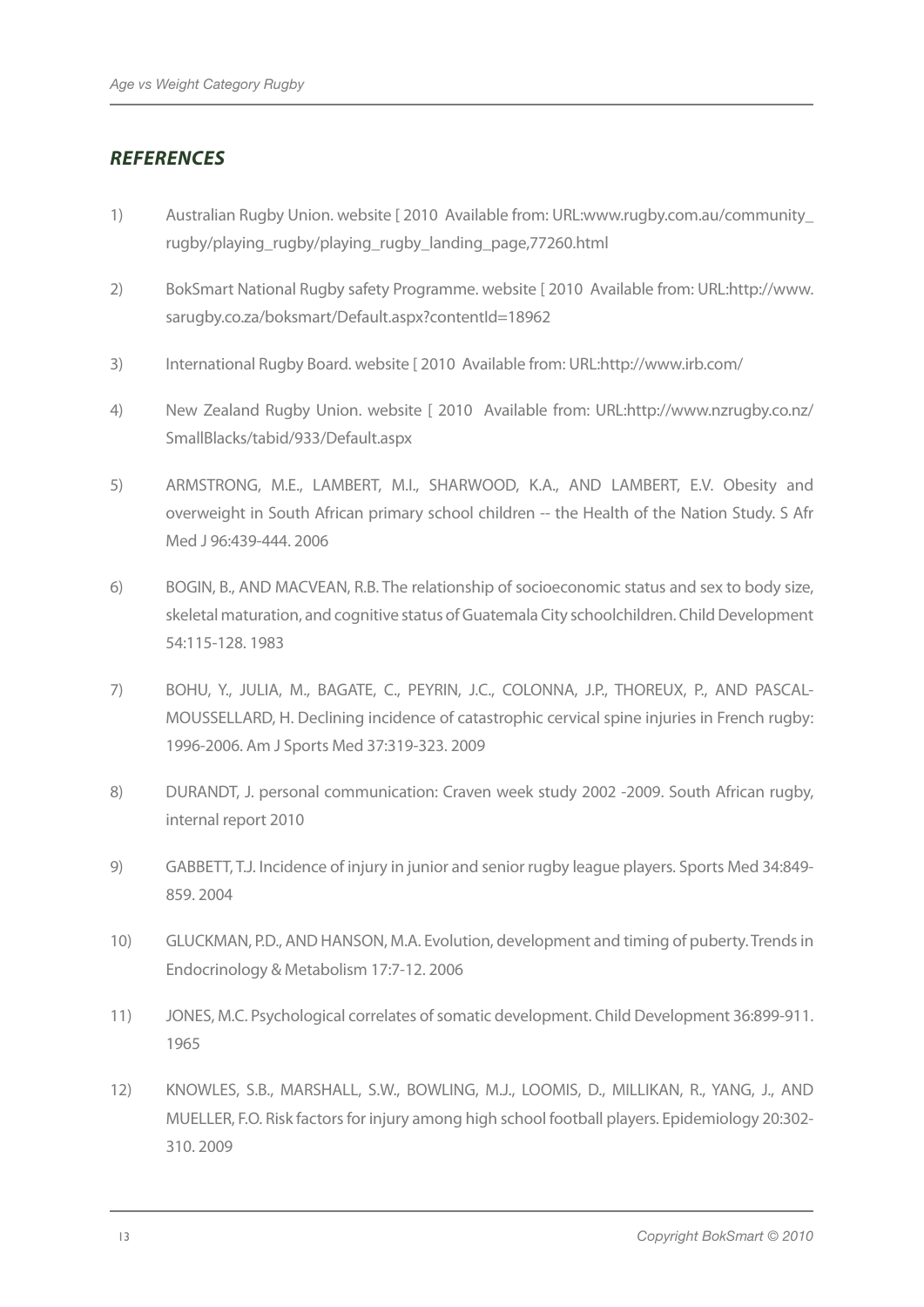- 13) LAMBERT MI, BROWN J, FORBES J. Skeletal development and the associated risk of catastrophic head, neck and spine injury . www.Boksmart.com , 1-23. 2010.
- 14) LAMBERT, M.I., COLQUHOUN, A., AND DURANDT, J. Body mass of players at Craven week. unpublished report 2008
- 15) LEE, A.J., AND GARRAWAY, W.M. Epidemiological comparison of injuries in school and senior club rugby. Br J Sports Med 30:213-217. 1996
- 16) LEFEVRE, J., BEUNEN, G., STEENS, G., CLAESSENS, A., AND RENSON, R. Motor performance during adolescence and age thirty as related to age at peak height velocity. Annals of Human Biology 17:423-435. 1990
- 17) MALINA, R.M., PENA REYES, M.E., EISENMANN, J.C., HORTA, L., RODRIGUES, J., AND MILLER, R. Height, mass and skeletal maturity of elite Portuguese soccer players aged 11-16 years. J Sports Sci 18:685-693. 2000
- 18) Neville A, Paul G. Crash diet rugby boys. website [ 2010 Available from: URL:http://www. nzherald.co.nz/news/print.cfm?objectid=10570063
- 19) NOAKES, T.D., AND DU PLESSIS, M. Rugby without risk. J.L van Schaik Publishers, 1996.
- 20) PAUS, T., ZIJDENBOS, A., WORSLEY, K., COLLINS, D.L., BLUMENTHAL, J., GIEDD, J.N., RAPOPORT, J.L., AND EVANS, A.C. Structural maturation of neural pathways in children and adolescents: In vivo study. Science 283:1908. 1999
- 21) PIEK, J.P., BAYNAM, G.B., AND BARRETT, N.C. The relationship between fine and gross motor ability, self-perceptions and self-worth in children and adolescents. Human Movement Science 25:65-75. 2006
- 22) QUARRIE, K.L., ALSOP, J.C., WALLER, A.E., BIRD, Y.N., MARSHALL, S.W., AND CHALMERS, D.J. The New Zealand rugby injury and performance project. VI. A prospective cohort study of risk factors for injury in rugby union football. Br J Sports Med 35:157-166. 2001
- 23) SALTHOUSE, T.A. Independence of age-related influences on cognitive abilities across the life span. Developmental Psychology 34:851-864. 1998
- 24) SCHER, A.T. Rugby injuries to the cervical spinal cord. S Afr Med J 56:205. 1979
- 25) SHAFFER, D.R. Developmental Psychology: Childhood and Adolescence (6th ed). Wadsworth, 2002.